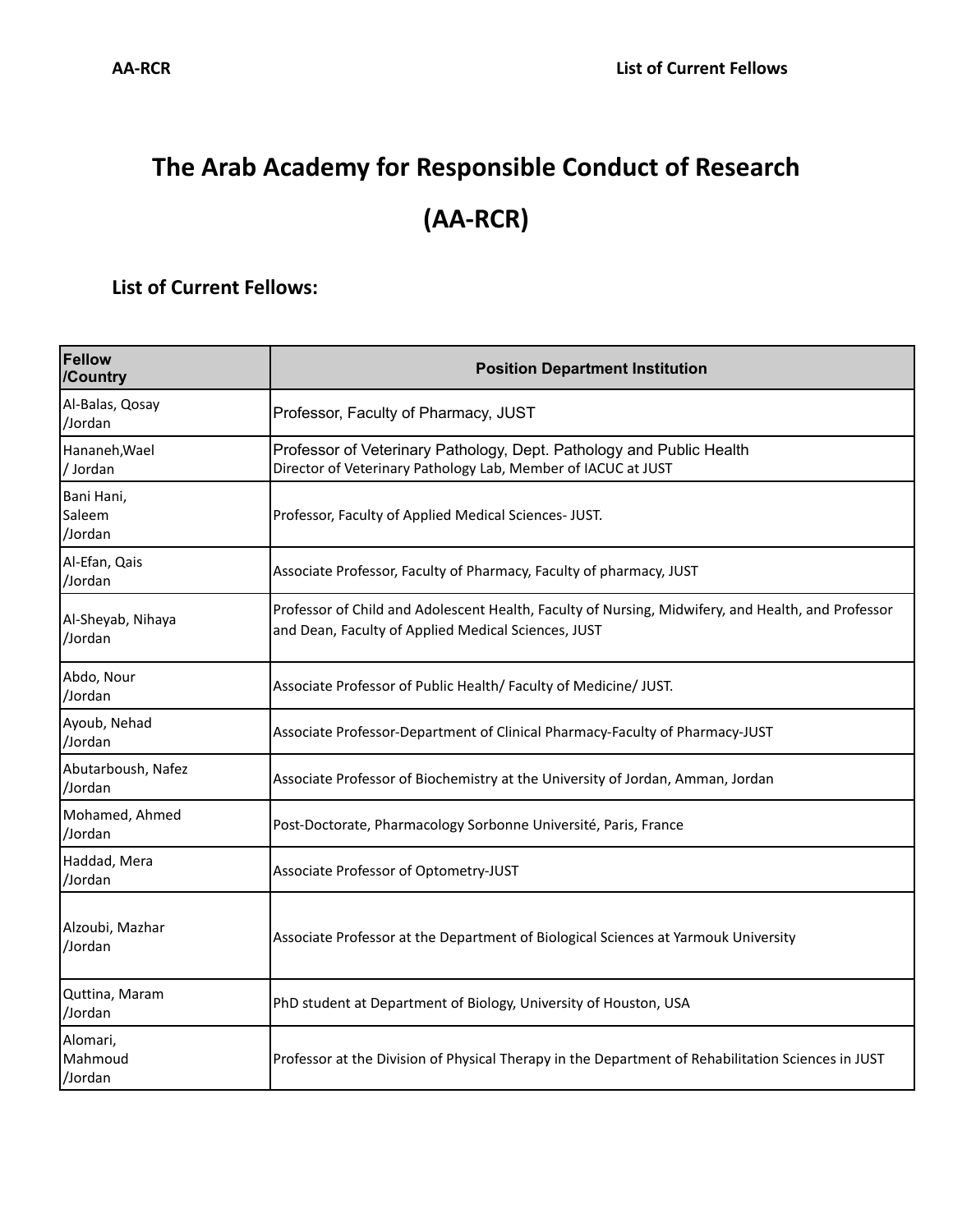| Fellow<br>/Country             | <b>Position Department Institution</b>                                                                                                                              |
|--------------------------------|---------------------------------------------------------------------------------------------------------------------------------------------------------------------|
| Shattnawi, Khulood<br>/Jordan  | Assistant Professor at Maternal & Child Health Department, Faculty of Nursing-JUST.                                                                                 |
| Alhashimi, Farah<br>/Jordan    | PhD Candidate, Wayne State University, MI                                                                                                                           |
| Khalil,<br>Hanan<br>/Jordan    | Professor of Physiotherapy-Faculty of Applied Medical Sciences-JUST                                                                                                 |
| Rababa'h,<br>Abeer/Jordan      | Associate Professor-Faculty of Pharmacy-JUST.                                                                                                                       |
| Aljabali, Alaa<br>/Jordan      | Associate professor and Assistant Dean, Faculty of Pharmacy-Yarmouk University                                                                                      |
| Al-Husein, Belal<br>/Jordan    | Associate Professor, Department of Clinical Pharmacy, Faculty of Pharmacy, JUST                                                                                     |
| Mustafa, Ayman<br>/Jordan      | Associate Professor/Faculty of Medicine/ JUST.                                                                                                                      |
| Al-Zyoud, Sukaina<br>/Jordan   | Associate Professor at Faculty of Nursing at Hashemite University<br>Dean of Deanship of Academic Development and International Outreach.                           |
| Akkam, Yazan<br>/Jordan        | Associate Professor, Pharmaceutical Sciences Department/ Faculty of Pharmacy, Yarmouk University,<br>Irbid-Jordan                                                   |
| Al-Subeh ,Zeinab<br>/Jordan    | Assistant Professor, Department of Medicinal Chemistry, JUST                                                                                                        |
| Ahmed , Wesam<br>/Jordan       | Division of Biological and Biomedical Sciences, College of Health and Life Sciences, Hamad Bin Khalifa<br>University, Education City, Qatar Foundation, Doha, Qatar |
| Ismail, Wesam<br>/Jordan       | Graduate Research and Teaching Assistant at University of Iowa, USA                                                                                                 |
| Altawalbeh , Shoroq<br>/Jordan | Associate Professor, Department of Clinical Pharmacy, Faculty of Pharmacy, JUST                                                                                     |
| Khater , Wejdan<br>/Jordan     | Associate Professor, Adult Health Nursing Department, Faculty of Nursing, JUST                                                                                      |
|                                |                                                                                                                                                                     |
| Al-Mortadi, Noor<br>/Jordan    | Associate Professor, Department of Applied Dental Sciences, JUST                                                                                                    |
| Alshogran, Osama<br>/Jordan    | Associate Professor, Department of Clinical Pharmacy, Faculty of Pharmacy, JUST, Head of Clinical<br>Pharmacy Department, King Abdulla University Hospital          |
| Malkawy , Mohammad<br>/Jordan  | DVM, MSc., Senior Researcher & Fundraising Officer, Jordan Company For Antibody Production<br>(Monojo)                                                              |
| Al-Azzani , Mohammed<br>/Yemen | PhD student, Universitätsmedizin Göttingen · Department of Experimental Neurodegeneration,<br>Germany                                                               |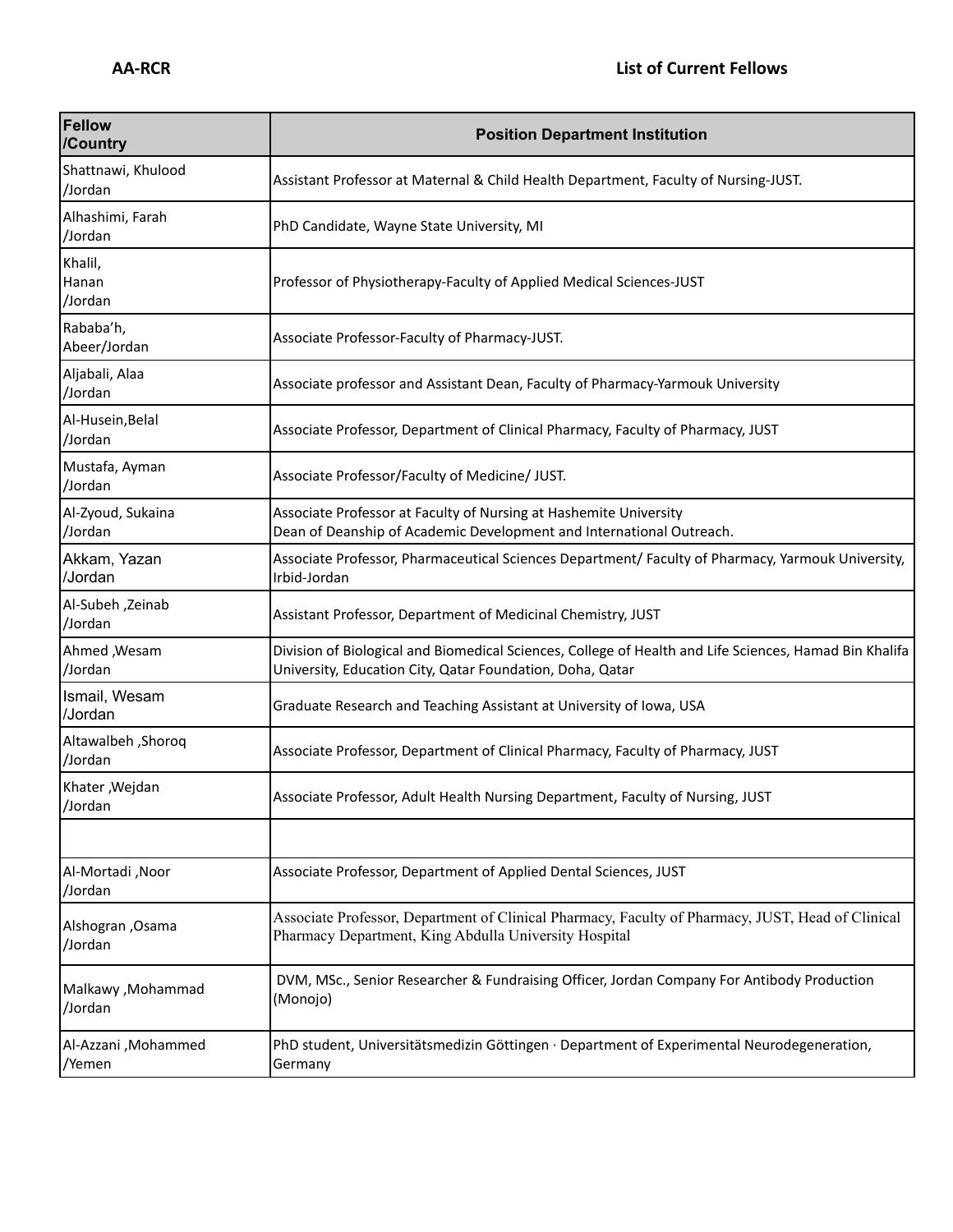| <b>Fellow</b><br>/Country     | <b>Position Department Institution</b>                                                                                                                                             |
|-------------------------------|------------------------------------------------------------------------------------------------------------------------------------------------------------------------------------|
| Almomani, Maysa<br>/Jordan    | Assistant Professor/ Adult Health Nursing Department, Faculty of Nursing, JUST                                                                                                     |
| Ababneh, Mera<br>/Jordan      | Professor of Clinical Pharmacy, Department of Clinical Pharmacy, College of Pharmacy, JUST.                                                                                        |
| Dalky, Heyam<br>/Jordan       | Associate Professor, Department of Community/Mental Health Nursing, JUST, And<br>Assistant Professor - Faculty of Health Sciences-Higher Colleges of Technology, Sharjah Women-UAE |
| Akhu-Zaheya, Laila<br>/Jordan | Professor/ Adult Health Department, Faculty of Nursing-JUST                                                                                                                        |
| Abu-Hassan, Hana<br>/Jordan   | MB, BS, MRCGP, JBFM, Imperial College Health System, UK                                                                                                                            |
| Makhlouf, Hanin<br>/Jordan    | PhD candidate, University of Oklahoma, USA                                                                                                                                         |
| Mokhemer, Enas<br>/Jordan     | Lecturer of pharmacology- Pharmacy school- Jadara University                                                                                                                       |
| Zboon, Eman /Jordan           | Assistant Professor, Queen Rania Faculty for Childhood, Department of Special Education, The<br>Hashemite University, Jordan                                                       |
| Sallam , Amal / Egypt         | PhD, Lecturer, Pharmacognosy Dept., Faculty of pharmacy, Mansoura University, Egypt                                                                                                |
| Almomani, Basima /Jordan      | Associate Professor of Clinical Pharmacy, Department of Clinical Pharmacy, Faculty of Pharmacy,<br>Jordan University of Science and Technology (JUST),                             |
| Al-Delaimy, Ahmed<br>/Iraq    | Assistant Professor in Public Health Faculty, Department of Family and Community Medicine,<br>University of Al-Anbar                                                               |
| Al-Azayzih , Ahmed /Jordan    | Associate Professor in the Clinical Pharmacy Department, Faculty of Pharmacy, JUST,                                                                                                |
| Al-Hindi , Adnan / Palestine  | Professor in Medical Parasitology, Medical Laboratory Sciences Department, Islamic University-Gaza                                                                                 |
| Al-Khatib, Aceil /Jordan      | Associate Professor, Dept. of Oral Medicine, and Surgery, JUST                                                                                                                     |
| Ouanes, Zouhour<br>/Tunisia   | Assistant professor, Superior Institute of Biotechnology, Monastir, Tunisia                                                                                                        |
| Alzyoud , Walid<br>/Jordan    | Associate Professor, Department of Biomedical Engineering, School of Applied Medical Sciences,<br>German Jordanian University                                                      |
| Swedan, Samer<br>/Jordan      | Associate Professor, Department of Medical Laboratory Sciences, Faculty of Applied Medical<br>Sciences, JUST                                                                       |
| El-Elimat, Tamam<br>/Jordan   | Associate Professor, Natural Products Chemistry, Vice Dean, Faculty of Pharmacy, JUST                                                                                              |
| Darweesh, Ruba<br>/Jordan     | Associate Professor, Department of Pharmaceutical Technology, Faculty of Pharmacy, JUST                                                                                            |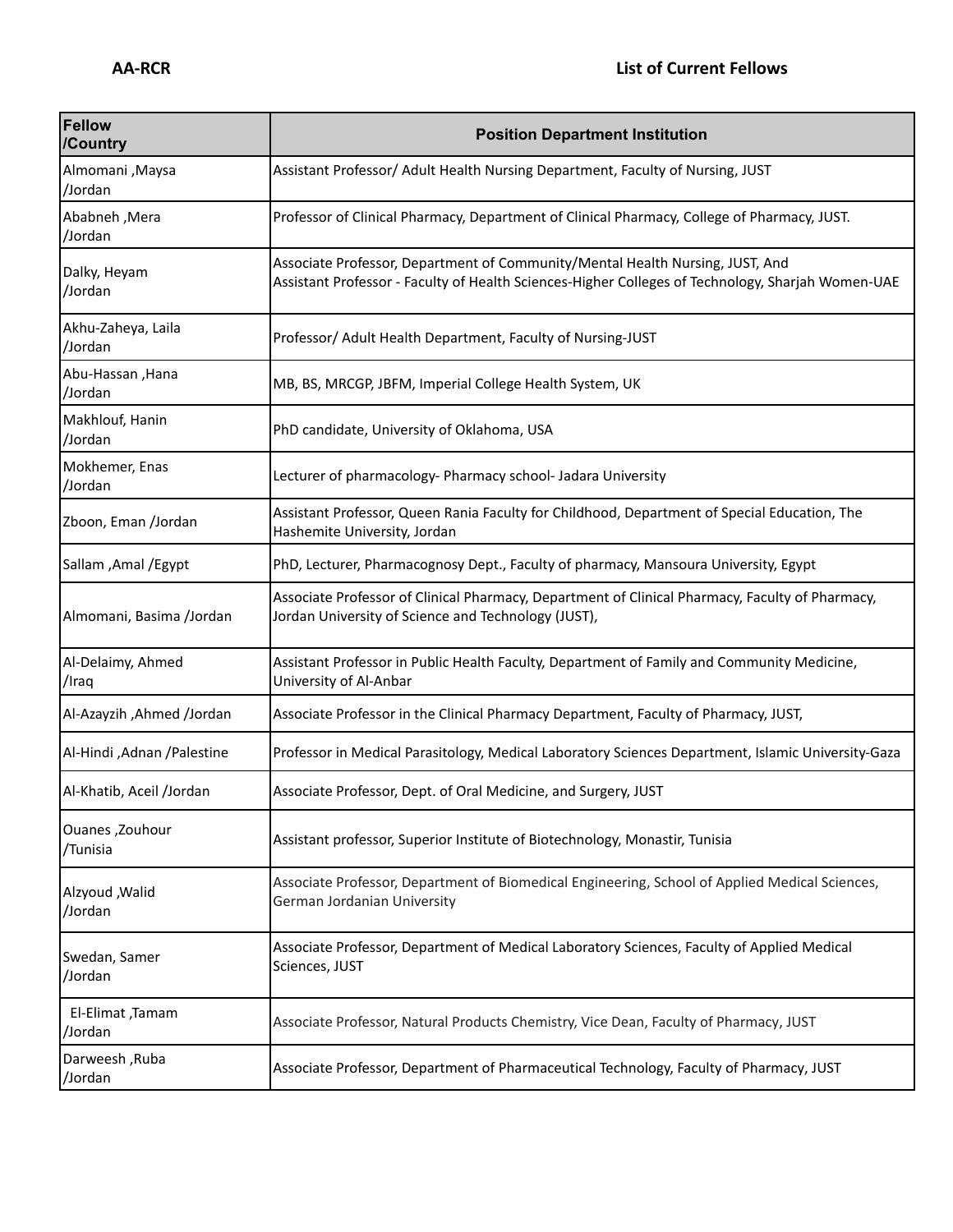| Fellow<br>/Country                 | <b>Position Department Institution</b>                                                                                           |
|------------------------------------|----------------------------------------------------------------------------------------------------------------------------------|
| Aldemour, Saddam<br>/Jordan        | Associate Professor/ Urology Dept./School of Medicine/Jordan University                                                          |
| Awwad , Oriana<br>/Jordan          | Associate Professor, Dept. of Biopharmaceutics and Clinical, Pharmacy, School of Pharmacy, The<br>University of Jordan,          |
| Aljaber, Rana<br>/Jordan           | PharmD, BCOP, Oncology Clinical Pharmacy Specialist, Leukemia Unit, Department of Pharmacy, King<br>Hussein Cancer Center.       |
| Al-Shatnawi, Samah<br>/Jordan      | Associate professor, Department of Clinical Pharmacy, College of Pharmacy, JUST, Assistant Dean,<br>Deanship of Research, JUST   |
| Al-Rabadi, Nasr<br>/Jordan         | Associate professor, Department of Pharmacology, Faculty of Medicine, JUST                                                       |
| Eshah, Nidal<br>/Jordan            | Professor and Dean, Faculty of Nursing, Zarqa University                                                                         |
| Al-Sawalha , Nour<br>/Jordan       | Associate Professor, Head of Clinical Pharmacy Department- Faculty of Pharmacy, JUST                                             |
| Alomari, Omar<br>/Jordan           | Associate Professor, Faculty of Nursing, Jerash University, Jerash-Jordan,<br>Visiting Professor, Sultan Qaboos University, Oman |
| Alkadmiri , Nadia<br>/Morocco      | Assistant Professor, Faculty of Medicine, Ibn Zohr University -Casablanca-Morocco                                                |
| Abbas Ibrahim, Mariam<br>/Sudan    | Associate Professor, Sudan University of Science and Technology/ College of Medical Laboratory<br>Science, Sudan                 |
| AlAzzam, Manar<br>/Jordan          | Professor/ Psychiatric Mental Health, Dean, Princess Salma Faculty of Nursing, Al-Albayt<br>University-Jordan                    |
| Tahaineh, Linda<br>/Jordan         | Professor of Clinical Pharmacy, Department of Clinical Pharmacy, Faculty of Pharmacy, JUST                                       |
| Mayyas, Fadia<br>/Jordan           | Professor, Department of Clinical Pharmacy, Faculty of Pharmacy, JUST                                                            |
| Alhalaiqa, Fadwa<br>/Jordan        | Professor, Faculty of nursing, Philadelphia University, Jordan                                                                   |
| Abusiniyeh , Ahmed<br>/Jordan      | Department of Clinical Laboratory Sciences, Faculty of Science, The University of Jordan                                         |
| AbouElfetouh, Alaa<br>/Egypt       | Associate Professor, Dept. of Microbiology and Immunology, Faculty of Pharmacy, Alexandria<br>University, Egypt.                 |
| Ali, Ata<br>/Jordan                | Assistant Professor, Faculty of Allied Medical Sciences, Department of Medical Analysis, Zarqa<br>University                     |
| Ben Othmen, Abdelwaheb<br>/Tunisia | Assistant Professor of Genetics and Molecular, Biology-Higher Institute of Biotechnology of<br>Monastir - Tunisia                |
| Alqubaty, Abdulhabib<br>/Yemen     | Faculty member, Head of Health Science Department-University of Science & Technology-Yemen                                       |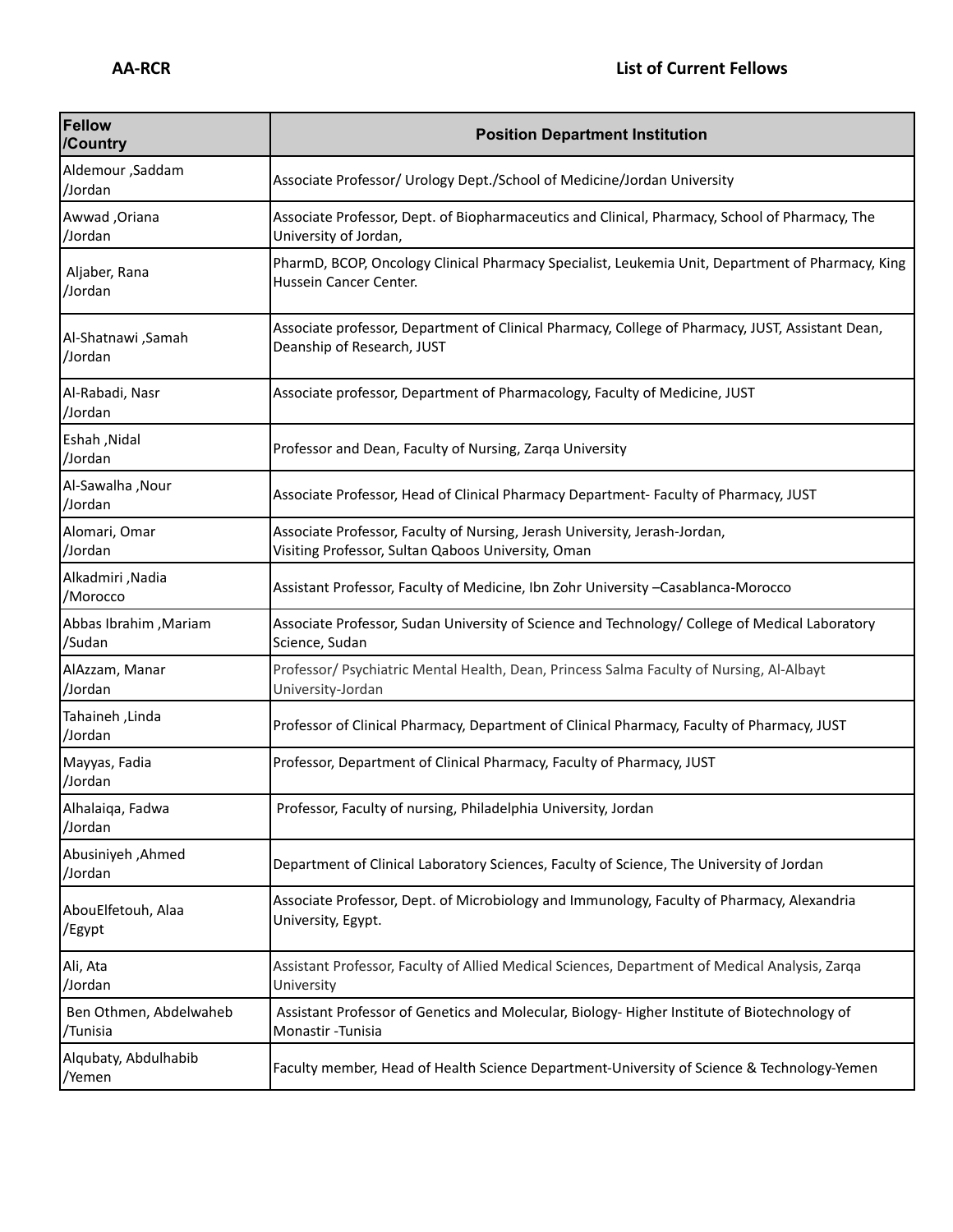| Fellow<br>/Country                   | <b>Position Department Institution</b>                                                                                                                           |
|--------------------------------------|------------------------------------------------------------------------------------------------------------------------------------------------------------------|
| Alzghoul, Loai<br>/Jordan            | Assistant Professor, Department of Physiology and Biochemistry, University of Jordan,<br>Amman-Jordan                                                            |
| Alzyoud, Jihad<br>/Jordan            | Assistant Professor of Biomedical sciences: Anatomy and Histology, Department of Medical<br>Laboratory Sciences, Hashemite University                            |
| Ababneh, Rawan<br>/Jordan            | Clinical Pharmacist, Royal Medical Services                                                                                                                      |
| Alsaggar, Mohammad/Jordan            | Associate Professor, Head of Pharmaceutical Technology Department, Faculty of Pharmacy, JUST                                                                     |
| <b>Ben Fredj</b> , Manel<br>/Tunisia | MD, Epidemiology and Preventive Medicine, Faculty-Department of Preventive Medicine and<br>Epidemiology, University Hospital Fattouma Bourguiba-Monastir-Tunisia |
| Ben Khelil , Mehdi<br>/Tunisia       | Assistant Professor / Forensic pathologist, Faculty of Medicine of Tunisia / Hospital Charles Nicolle of<br>Tunisia                                              |
| Al-Keilani , Maha<br>/Jordan         | Associate Professor of Clinical Pharmacy and Therapeutics, Department of Clinical Pharmacy, Faculty<br>of Pharmacy, JUST                                         |
| Amrani, Iman<br>/ Algeria            | Assistant Professor in Clinical Pharmacy, Department of Pharmacy, Faculty of Medicine, University of<br>Batna 2, Batna, Algeria                                  |
| Al-Shami, Kamal<br>/Yemen            | Post-doctoral, Division of Tumor Metabolism and Microenvironment, German Cancer Research<br>Center, Im Neuenheimer Feld 581, 69120 Heidelberg, Germany.          |
| Alashwal, Fahmi<br>/Yemen            | PhD Candidate (Clinical Pharmacy), Universiti Sains Malaysia                                                                                                     |
| Elmanama, Abdelraouf<br>/ Gaza Strip | Professor of Microbiology, Islamic University of Gaza                                                                                                            |
| Skhiri, Afef / Tunisia               | Specialist in Preventive and community Medicine, National Institute of Public Health                                                                             |
| Alkaraki, Almuthanna/<br>Jordan      | Associate Professor, Department of Biological Sciences, Faculty of Science, Yarmouk University                                                                   |
| Al-Bakri, Amal/ Jordan               | Prof of Pharmaceutical Microbiology, Department of Pharmaceutics and Pharmaceutical Technology,<br>University of Jordan                                          |
| Qutishat, Dania / Jordan             | Assistant professor, School of Rehabilitation Sciences, University of Jordan                                                                                     |
| Mashaqbeh, Hadeia / Jordan           | Assistant Professor, Faculty o Pharmacy, Yarmouk University- Jordan                                                                                              |
| AlZoubi, Hiba / Jordan               | Assistant Professor, Faculty of Medicine, Yarmouk University                                                                                                     |
| Altayb, Hisham / Sudan               | Assistant professor of molecular biology- college of medical laboratory sciences, Sudan University of<br>Science and Technology.                                 |
| Abu-Idhail, Jamila / Jordan          | Associate Professor at Faculty of Nursing/ The Hashemite University                                                                                              |
| Muhaidat, Jennifer / Jordan          | Assistant Professor, Department of Physiotherapy, School of Rehabilitation Sciences, University of<br>Jordan                                                     |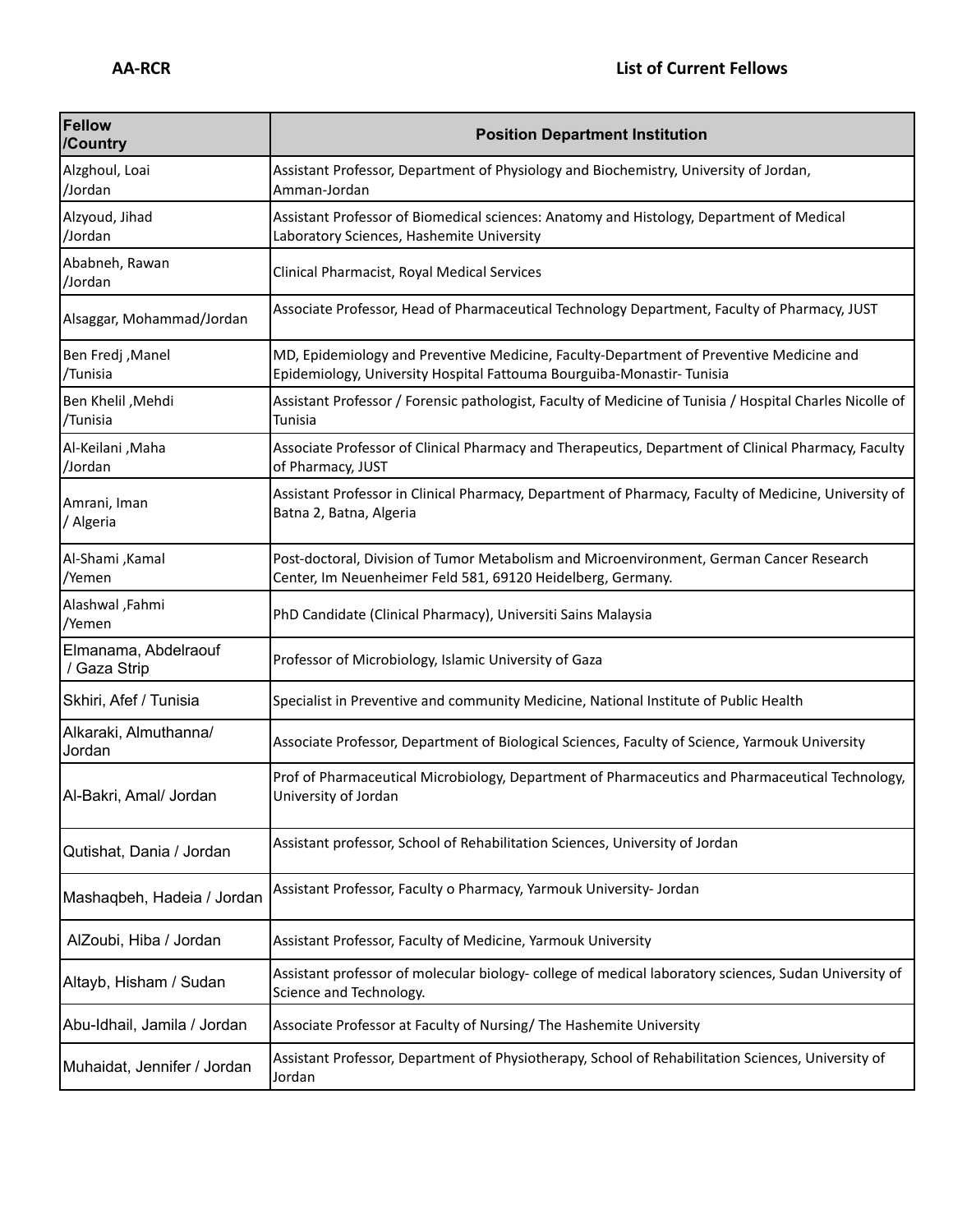| Fellow<br>/Country                  | <b>Position Department Institution</b>                                                                                  |
|-------------------------------------|-------------------------------------------------------------------------------------------------------------------------|
| Ibbini, Jwan / Jordan               | Associate professor, Department of Land Management and Environment/ Hashemite University                                |
| Al-Khlaifat, Lara / Jordan          | Associate Professor, Department of Physiotherapy, Faculty of Rehabilitation Sciences, University of<br>Jordan           |
| Al-Ebbini, Lina / Jordan            | Assistant Professor, Biomedical Systems and Informatics Engineering Department, Yarmouk<br>University                   |
| Tawalbeh, Loai/ Jordan              | Professor, Adult Health Nursing, Faculty of Nursing-Al-AlBayt University-Jordan                                         |
| Gharaibeh, Lubna / Jordan           | Pharmacological and Diagnostic Research Center, Faculty of Pharmacy, Al-Ahliyya Amman University                        |
| Hamaly, Majd/ Jordan                | PHD candidate and Graduate Research Assistant - University of Kentucky College of Medicine, USA                         |
| AbdEljalil, Mariam / Jordan         | Associate professor at the Department of Biopharmaceutics and Clinical /University of Jordan                            |
| Aldughmi, Mayis / Jordan            | Assistant professor, Amman, Jordan. The University of Jordan. Department of Physiotherapy                               |
| Sidi Deoula,<br>Meimouna/Mauritania | PH.D. Student in the laboratory of epidemiology and Public Health, Faculty of Medicine, Fez,<br>Morocco                 |
| Khatatbeh, Moawia / Jordan          | Associate Professor, Department of Basic Medical Sciences, Faculty of Medicine, Yarmouk university,<br>Irbid-Jordan     |
| Mehanna, Mohammed /<br>Lebanon      | Associate Professor, Faculty of pharmacy, Beirut Arab University, Lebanon                                               |
| Odeh, Mohanad / Jordan              | Assistant Professor, Faculty of Pharmacy, Hashemite University, Jordan.                                                 |
| Gamal Eldin, Nahla / Egypt          | Lecturer of Public health and Community Medicine, Faculty of Medicine, University of Alexandria,<br>Egypt               |
| Al-Sanabra, Ola / Jordan            | Assistant Professor in Hematology, Al-Balqa Applied University- Department of Medical Laboratory<br>Sciences            |
| Al-Shami, Raed / Jordan             | A full-time lecturer at Preventive department\ Faculty of Dentistry at JUST                                             |
| Abu Farha, Rana / Jordan            | Associate Professor, Faculty of Pharmacy, Applied Science Private University                                            |
| Obeidat, Rana / Jordan              | Assistant Professor, Faculty of Nursing, Zarqa University                                                               |
| Rania Mahafdeh/ Jordan              | PHD candidate, School of Pharmacy, Queen's University Belfast, UK.                                                      |
| Arabyat, Rasha / Jordan             | Associate Professor, Faculty of Pharmacy, Yarmouk University-Jordan                                                     |
| Okasheh, Rasha / Jordan             | Assistant Professor, Department of Physiotherapy, School of Rehabilitation Sciences, The University<br>of Jordan        |
| Karasneh, Reema / Jordan            | Associate Professor of Public Health, Department of Basic Medical Sciences, Faculty of Medicine,<br>Yarmouk University. |
| Abujilban, Sanaa / Jordan           | Associate Professor, Faculty of Nursing-Hashemite University, Jordan.                                                   |